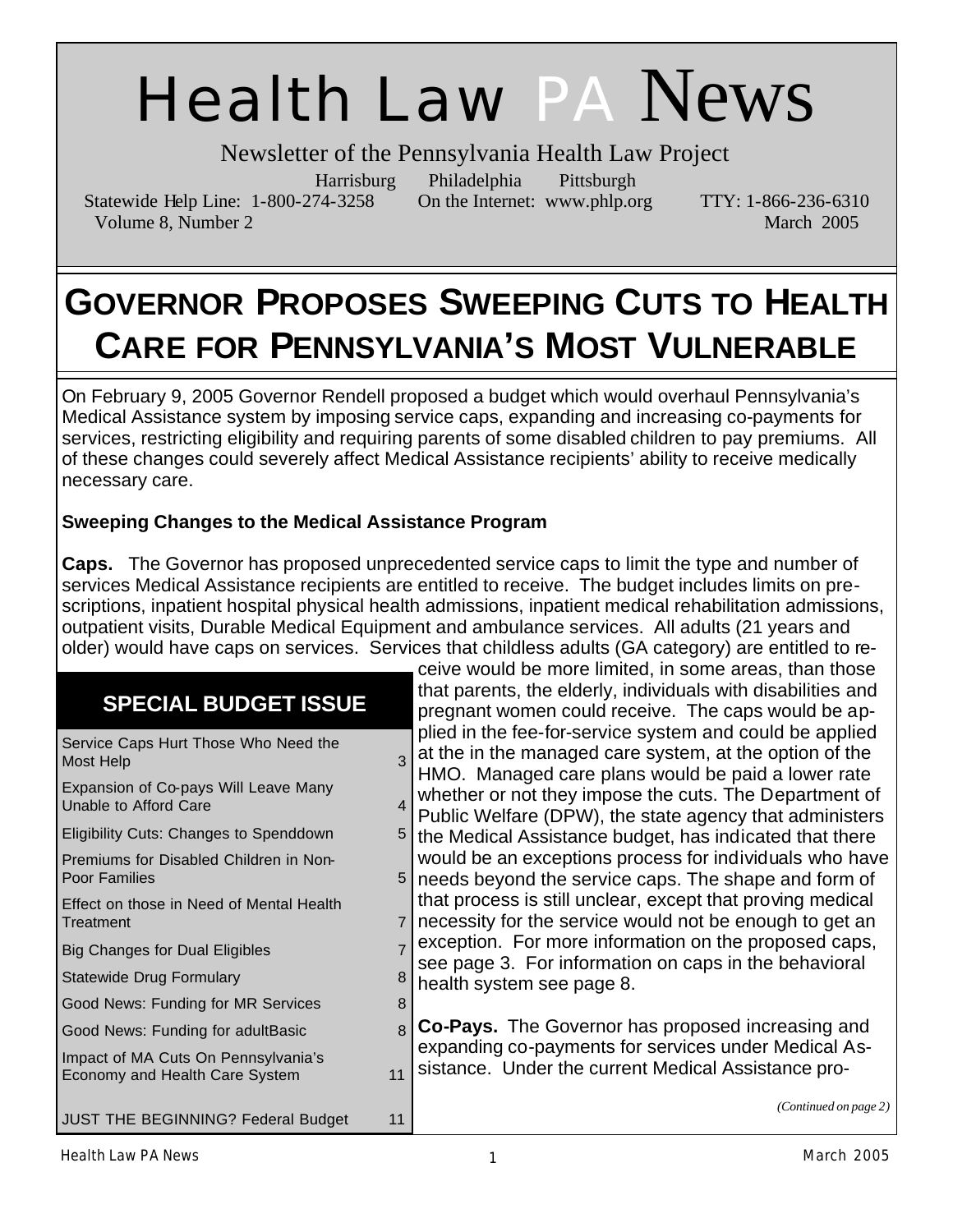#### *(Continued from page 1)*

gram, individuals in the fee-for-service system have co-pays on some services. The budget would expand the types of services which require copayment and increase the amounts of many existing co-pays. It also would extend co-pays to consumers in the managed care system who are currently exempt from co-pays. Finally, the Governor has proposed the elimination of caps on co-pays which prevent consumers from having to spend too large a portion of their already limited income on their medical care. These caps are currently \$90 in a six-month period for most MA recipients, and \$180 for GA recipients. For more details on co-pays and their impact on consumers, see page 4.



**Changes to "Spenddown" eligibility.** Despite statements that the budget would not change eligibility, the proposal does contain an eligibility change which would prevent some people from qualifying for Medical Assistance. The budget proposes changing the rules for qualifying for the "Spenddown" program. These changes would prevent 8,000 individuals from becoming eligible for Medical Assistance in 2005-2006 alone. For more information on changes to "Spenddown" rules, see page 5.

**Premiums.** The Governor has also proposed implementing a premium system for disabled children from families with income above \$40,000/year. The amount of the premium would be based on a sliding scale factoring family income, family size and number of disabled children in the family. Services available to these children will not be changed in any way. For more information on premiums for disabled children from non-poor families, see page 7.

#### **Tight Finances Led to Program Changes**

Due primarily to a decrease in available federal funding for the Medical Assistance program, DPW had a \$1.2 billion hole in its budget for 2005-2006. The Governor and DPW were faced with a variety of options for closing this hole. Among their choices were increasing revenue, cutting eligibility, cutting services and cutting provider payments. The Governor and DPW chose to rely on the sacrifices of Medical Assistance consumers to help fill the budget hole. Caps on services were imposed as well as the above described eligibility cuts. Revenue was increased, but Medical Assistance consumers would be paying, in the form of premiums and co-pays. Despite the tight fiscal situation, payments to some providers were actually increased. Managed Care Organizations and Nursing Homes would get a 2% increase. Some hospitals would receive an increase of up to 2%, although increases would be tied to profit margins. A 2% cost of living adjustment (COLA) was also approved for direct care workers.

#### **What Happens Next?**

The Governor's proposed budget is now in the hands of the General Assembly. Hearings will be held by the Appropriations Committees of each chamber of the General Assembly on March 7<sup>th</sup> (Senate) and  $9<sup>th</sup>$  (House). These hearings will eventually result in budget bills in both the House and Senate which must be passed by both houses and signed by Governor Rendell by June  $30<sup>th</sup>$ .

For more details on the Governor's proposed budget please read the other articles in this newsletter. Additional information will also be available on the Pennsylvania Health Law Project website: www.phlp.org.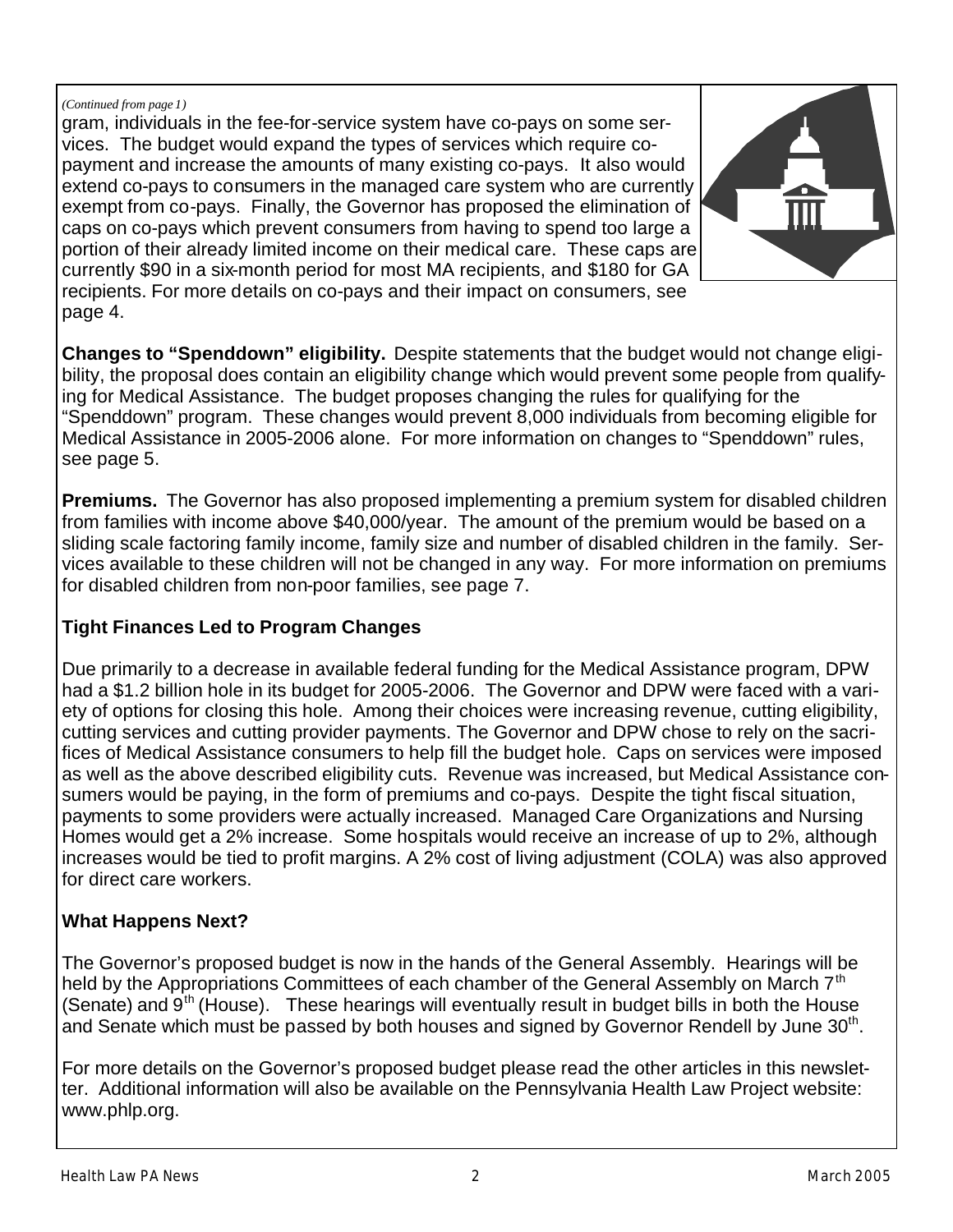# **Service Caps Hurt Those Who Need the Most Help**

The Governor's proposed budget contains a series of unprecedented caps on services that Medical Assistance consumers are entitled to receive. The caps, which would be imposed on all individuals age 21 and older, would inevitably have the most impact on individuals who have high medical needs, like the elderly and disabled, since they would be prohibited from accessing medically necessary care.

The caps would be implemented in the fee-forservice program. Managed care organizations can choose whether or not to impose the same caps. However, the payment rate to the HMOs is based on the service caps so it is extremely likely that they would impose them.

There are caps on a variety of services:

**Prescription Drugs.** The budget proposes capping the number of prescriptions individuals on Medical Assistance can receive in a month. The cap for childless adults would be 3 prescriptions per month. Other adults (disabled individuals and elderly not on Medicare, parents, pregnant women) would be limited to 6 prescriptions per month. Individuals who are dual eligible – receiving Medical Assistance and Medicare – would be exempt from these prescription limits since coverage of their prescription drugs will shift from Medical Assistance to Medicare on January 1, 2006. Many Medical Assistance consumers take far more than 6 prescriptions per month. The cap on prescriptions would force these individuals to choose which medications to take.

**Inpatient Admissions.** The budget proposes capping the number of inpatient hospital physical health admissions an individual could have in one year. Childless adults would be limited to 1 inpatient hospital admission per year while other adults on Medical Assistance would be allowed 2 admissions. The Hospital Association

of Pennsylvania reports that more than 18,000 Medical Assistance recipients exceeded these limits in 2002. The cap on admissions would either prevent these individuals from getting care they need or require Pennsylvania's hospitals to further increase the amount of uncompensated care they provide.

#### **Inpatient Medical Rehabilitation Admis-**

**sions.** The budget also proposes limiting inpatient medical rehabilitation to one admission per year for all adults.

**Outpatient Visits.** The budget proposes limiting the outpatient services an adult consumer could receive to 18 per year. Services that would count against the 18 visit limit include physician/nurse practitioner services, services provided at federally qualified health centers and rural health care centers, outpatient hospital services, independent medical/surgical services, optometry, podiatry and chiropractor services. Implementation of these limits have not been finalized, but it is likely that individuals would be given 18 vouchers at the start of the year and would have to provide a voucher at the time of service to guarantee that Medical Assistance would cover the service. This restriction would most impact individuals with chronic or life threatening conditions that need to visit a variety of specialists. Pregnant woman would be exempt from this restriction.

**Durable Medical Equipment (DME).** The budget proposes capping medical equipment and supplies expenses at \$5,000 per year per consumer. Members of the disabilities community report that a power wheelchair with necessary attachments costs much more than \$5,000.

**Ambulance Services.** The budget proposes limiting ambulance services for childless adults to 1 ambulance ride per year.

**Exceptions Process.** The Department of Public Welfare has indicated that there would be an exceptions process for these services, but the

*(Continued on page 6)*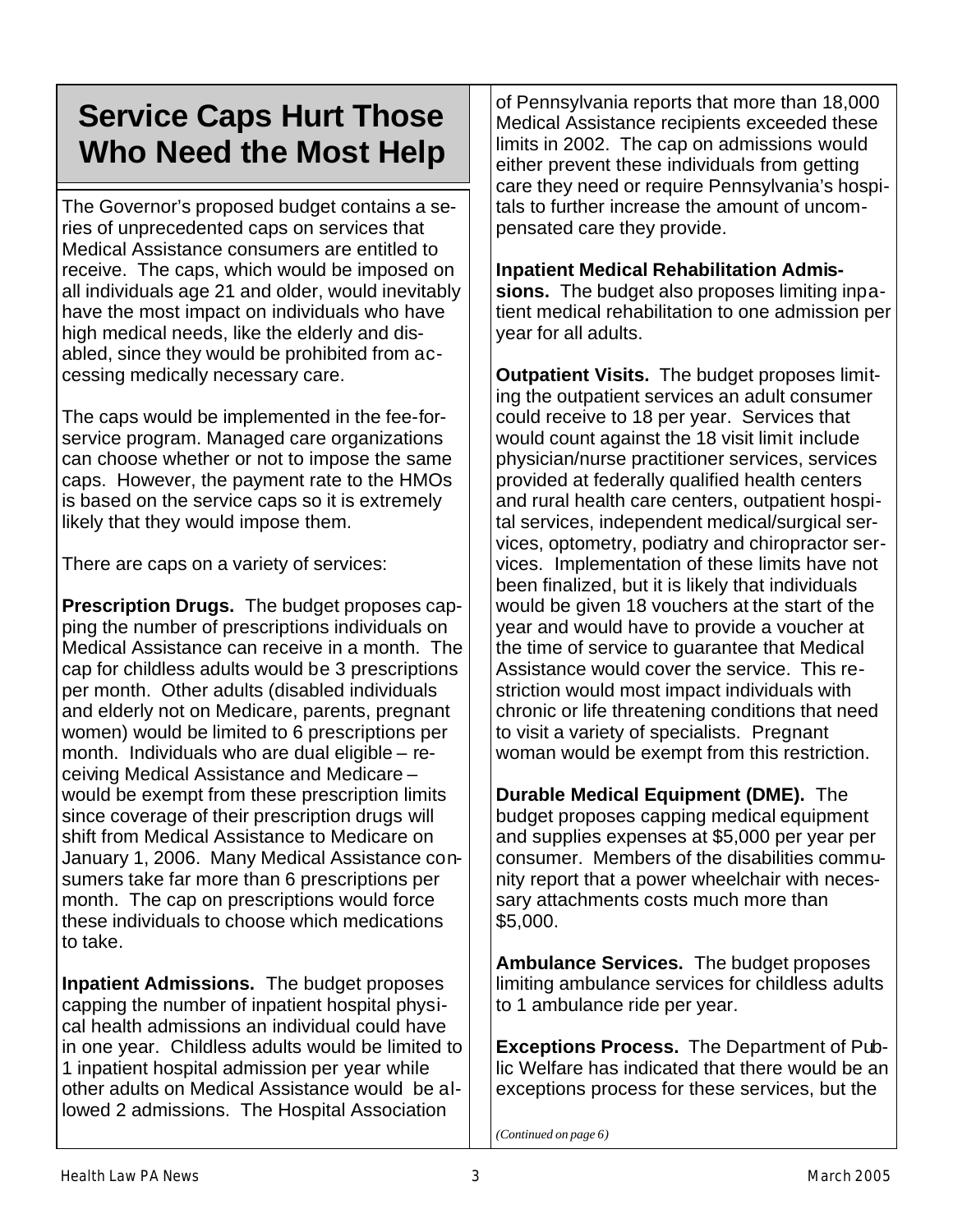# **Expansion of Co-pays Will Leave Many**

The Governor's proposed budget for 2005-2006 includes expanding co-pays for Medical Assistance services which would significantly impact adult consumers including those who are disabled or elderly and leave them struggling to pay for their medical care. Currently, some adult consumers in fee-for-service (FFS) MA, and those in certain categories (like General Assistance), have to pay copays for some services including some prescription drugs, doctor's visits, and hospitalizations. The proposed budget includes the following changes in regard to co-pays:

- ? Expanding the services that require a co-pay;
- ? Charging a co-pay to consumers who currently do not have to pay co-pays;
- ? Increasing the co-pays that some consumers currently pay under the MA program;
- ? Removing the semi-annual limit on co-pays;

#### **Expanding the services that require a co-pay**

The current MA system requires that consumers pay a co-pay for some services but not for others. Under the proposed budget, consumers would have to pay a co-pay for many of the services that are currently exempt from co-pays. The table below includes some of these services and the proposed co-pays.

| <b>Service</b>                                                             | <b>Adults on MA</b>            | <b>General Assistance</b>        |
|----------------------------------------------------------------------------|--------------------------------|----------------------------------|
| Laboratory tests                                                           | Up to \$3.00                   | \$6.00                           |
| Home health agency services                                                | \$3.00                         | \$6.00                           |
| Hospice services                                                           | \$3.00: Max \$21.00            | \$6.00: Max \$42.00              |
| Rental of durable medical equip-<br>ment                                   | Up to \$3.00                   | \$6.00                           |
| <b>Medical Assistance Paratransit</b><br>trips                             | $$1.00$ each way               | $$1.00$ each way                 |
| All drugs including immuniza-<br>tions and those given by a physi-<br>cian | \$1.00-generic<br>\$3.00-brand | \$6.00-generic<br>\$12.00- brand |

Note that children less than 18 years of age and pregnant women would continue to be exempt from all co-pays.

#### **Co-payments Can Apply to Managed Care Recipients**

Previously, only adults in the fee-for-service (Access) program could be subject to co-pays. Those enrolled in HealthChoices were exempt. The proposed budget would reduce payments to managed care HMOs to reflect the fact that they could get the lost money from the consumer. The health plans would not be required to apply co-payments, however. The co-payments which could apply for the first time in managed care include doctor visits up to \$3.00 per day, hospital inpatient co-payment up to \$21



*(Continued on page 6)*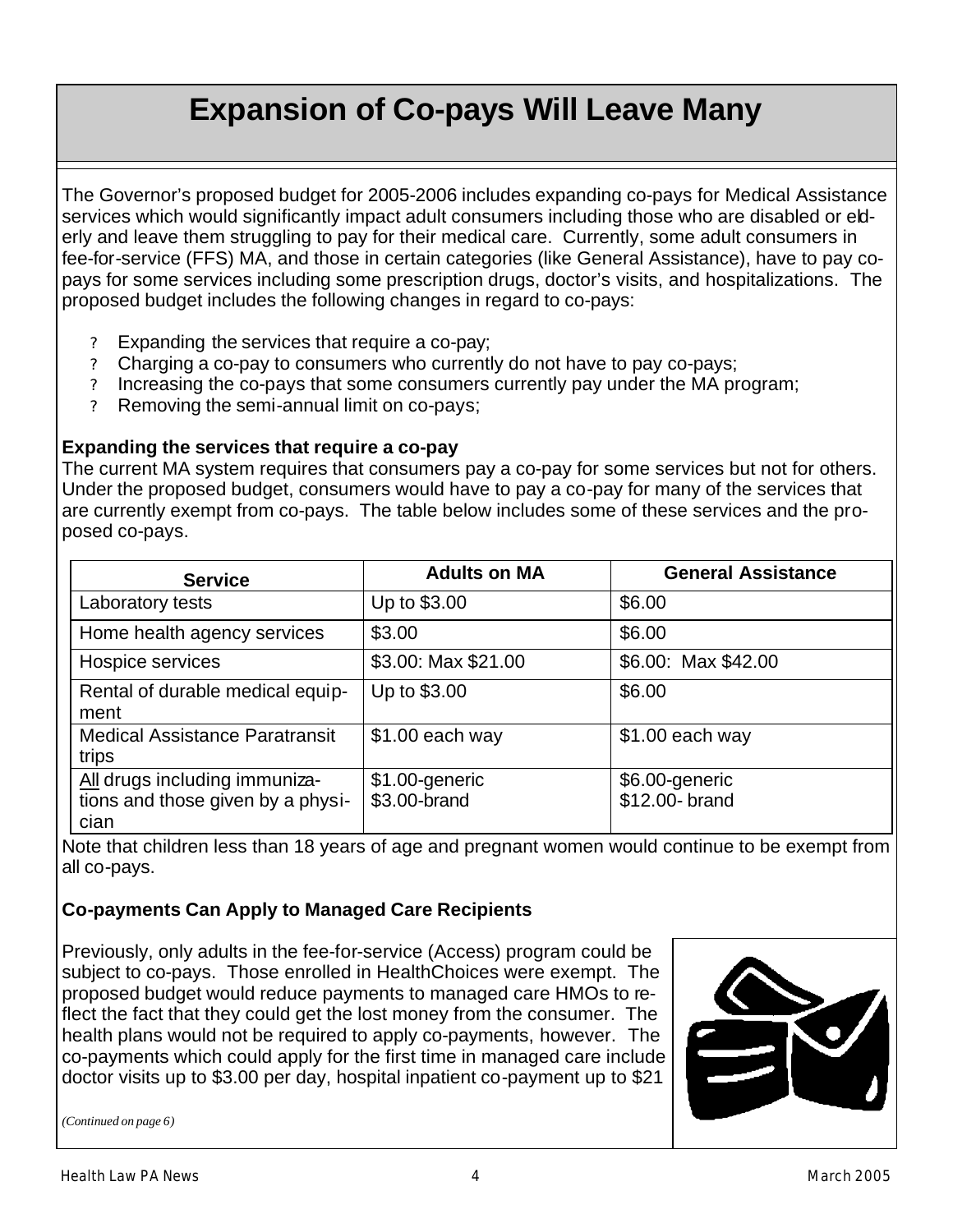# **Eligibility Cuts: Changes to Spenddown Rules will Affect 8,000 Individuals**

While DPW has noted that no one will be thrown off of Medical Assistance as a result of eligibility changes, the Governor's budget does in fact propose cuts to Medical Assistance (MA) eligibility which would prevent about 8,000 individuals from qualifying. The individuals that would be affected by the proposed change are those that use unpaid medical bills to "Spenddown" to become eligible for MA.

The "Spenddown" is a tool for individuals whose income is a bit too high to qualify for MA, but who are permitted to use their medical bills as a deduction in order to qualify. The program provides much needed relief to individuals who have very high medical bills from a hospitalization, surgery or other expensive medical procedure. The "Spenddown" option allows these individuals to access medically necessary care while saving them from loss of their home or bankruptcy and ensuring that providers are reimbursed for the care they provide.

Currently, individuals can only deduct paid medical bills which were incurred in the three months prior to application. However, they can use unpaid medical bills incurred at any time prior to application. The Governor proposes placing the same three month retroactive time limit on unpaid bills that currently exists for paid bills.

The proposed change would reduce the number of Spenddown eligible individuals by 8,000 and save the state's MA program \$16 million dollars. Most of these saving (\$14 million) would be in the inpatient program. The savings to the state would come at a cost to consumers – who could be forced to either forego medically necessary care or face bankruptcy – or providers – who may be forced to either deny medically necessary care to patients or be left uncompensated for the care they provide.

# **Premiums for Disabled Children in Non-Poor Families**

Children with disabilities who meet the Social Security disability criteria are eligible for Medical Assistance regardless of their parent's income. Although the Governor's proposed budget does not interfere with this provision



or cut services, the proposal implements sliding scale premiums based on income level, family size, and how many children in the family have disabilities. Children with disabilities whose families have incomes above \$40,000 would be assessed a monthly premium for their Medical Assistance benefits – this affects 25,300 of the more than 38,000 children in this category, and the anticipated savings are projected to be approximately \$21 million. Select examples of draft proposed premiums (DPW has not finalized the proposal) include the following:

#### Family of Three:

Income under \$40,000 - No co-pay Income of \$50 - 60,000 - Co-pay \$33/month Income of \$100 - 110,000 - Co-pay \$220/month Income of \$120 - 130,000 - Co-pay \$440/month Income of \$150 - 160,000 - Co-pay \$770/month Income over \$160,000 - Co-pay \$875/month

#### Family of Four:

Income under \$40,000 - No co-pay Income of \$50 - 60,000 - Co-pay \$40/month Income of \$100 - 120,000 - Co-pay \$200/month Income of \$120 - 130,000 - Co-pay \$400/month Income of \$150 - 160,000 - Co-pay \$700/month Income of \$160 - 200,000 - Co-pay \$800/month Income over \$200,000 - Co-pay \$875/month

*(Continued on page 11)*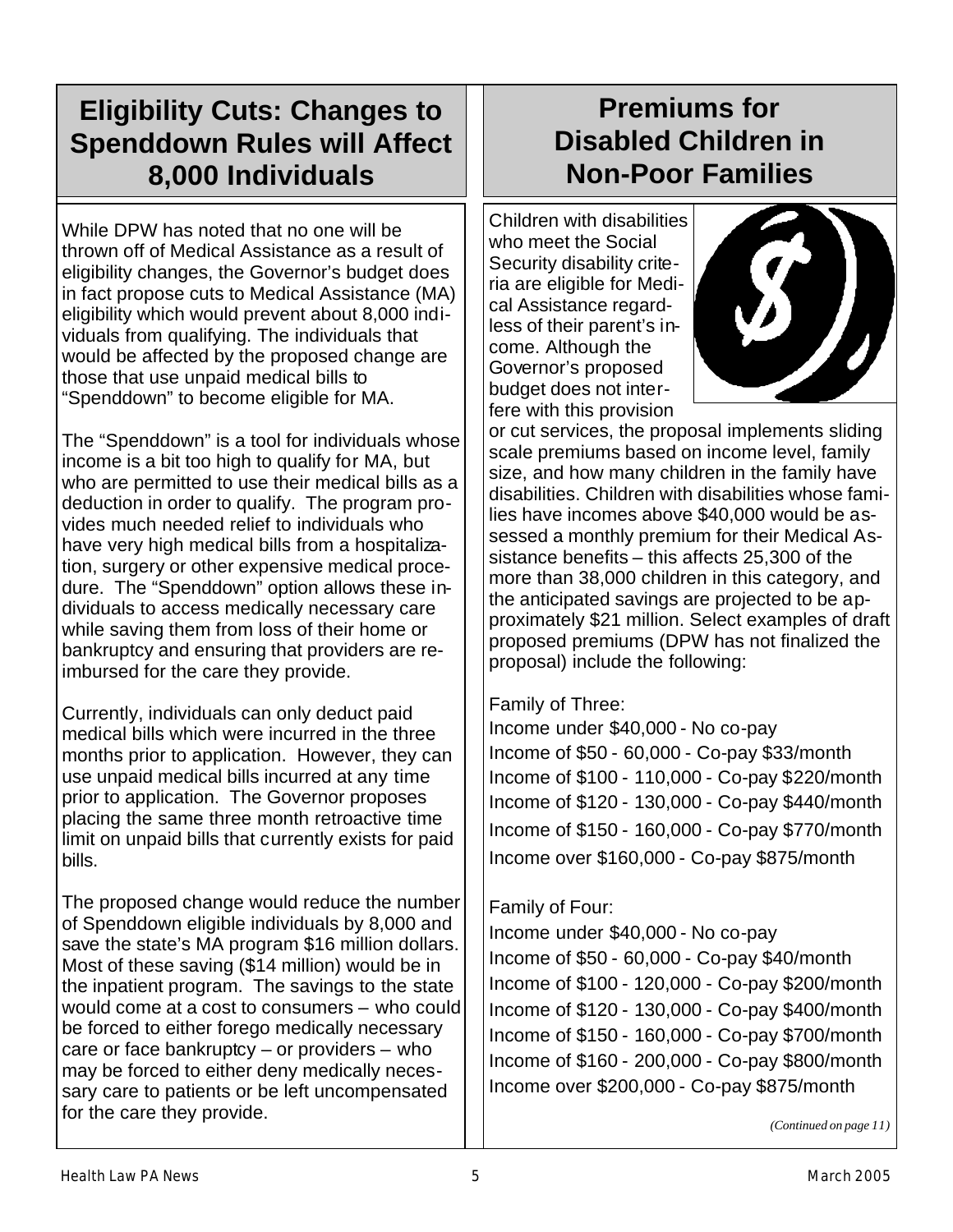#### *(Continued from page 4)*

per stay, and prescription drugs at \$1.00 generic and \$3.00 name brand.

#### **Significant Increases in Co-Pays for Childless Adults Who, Have Temporary Disabilities or Need Health Sustaining Drugs in Order to Work (GA category recipients)**

Persons receiving MA under the General Assistance (GA) category are typically adults without children. These consumers usually qualify for MA because they have a temporary disability and are unable to work for a certain period of time or they require medications in order to allow them to work. Consumers in this category of MA must have very low income, which varies by county, but is approximately \$200 per month.

Consumers in the GA category currently have to pay co-pays for many services. However, these co-pays would increase substantially under the proposed budget. The most significant changes are as follows:

- ? Prescription Drugs: The co-pay for generic drugs would increase from \$2 to \$6 and the copay for brand name drugs would increase from \$2 to \$12. Consumers will have to pay the brand name co-pay even if there is no generic alternative available.
- ? Emergency Services: a \$25 co-pay is proposed. Currently, there is no co-pay for these services.
- ? Doctor's visits: proposed co-pays include \$6 for each doctor's visit and \$10 for specialists. The current co-pay for doctor's visits is up to \$6 depending on the MA fee for the particular service.

#### **Elimination of Cap on Co-Pays**

Under the law, there is currently a limit on the amount of co-pays an MA consumer has to pay. This limit is \$90 in a six-month period for most MA consumers and \$180 in a six-month period for GA recipients. Consumers are reimbursed for the amount they pay over these limits.

The budget as proposed removes these limits, so there would be no cap on how much a person spends out-of-pocket in co-pays for their MA services.

#### **Impact on Consumers**

The expansion of co-pays would impact virtually all users of Medical Assistance services. Expected revenue to the state from reduced payments for co-pay services is \$4.8 million dollars. The state also expects to save an undisclosed amount through reduced utilization of services.

#### *(Continued from page 3)*

exact form of the process is still very unclear. The Department has said that the standard for granting an exception would be higher than the medical necessity standard and would require a provider to apply for the exception. In describing the exception process at her budget briefing, Welfare Secretary Estelle Richman said that the DPW would not want anyone to die because of a cap, nor would the department want to pay more money because a recipient was forced into an institution.

These caps on services represent an unprecedented shift in Pennsylvania's Medical Assistance program. The program used to provide persons with disabilities, the elderly, and parents full array of covered services, so long as they could demonstrate medical necessity. The revised program is structured to deny necessary care, potentially at the time of greatest need.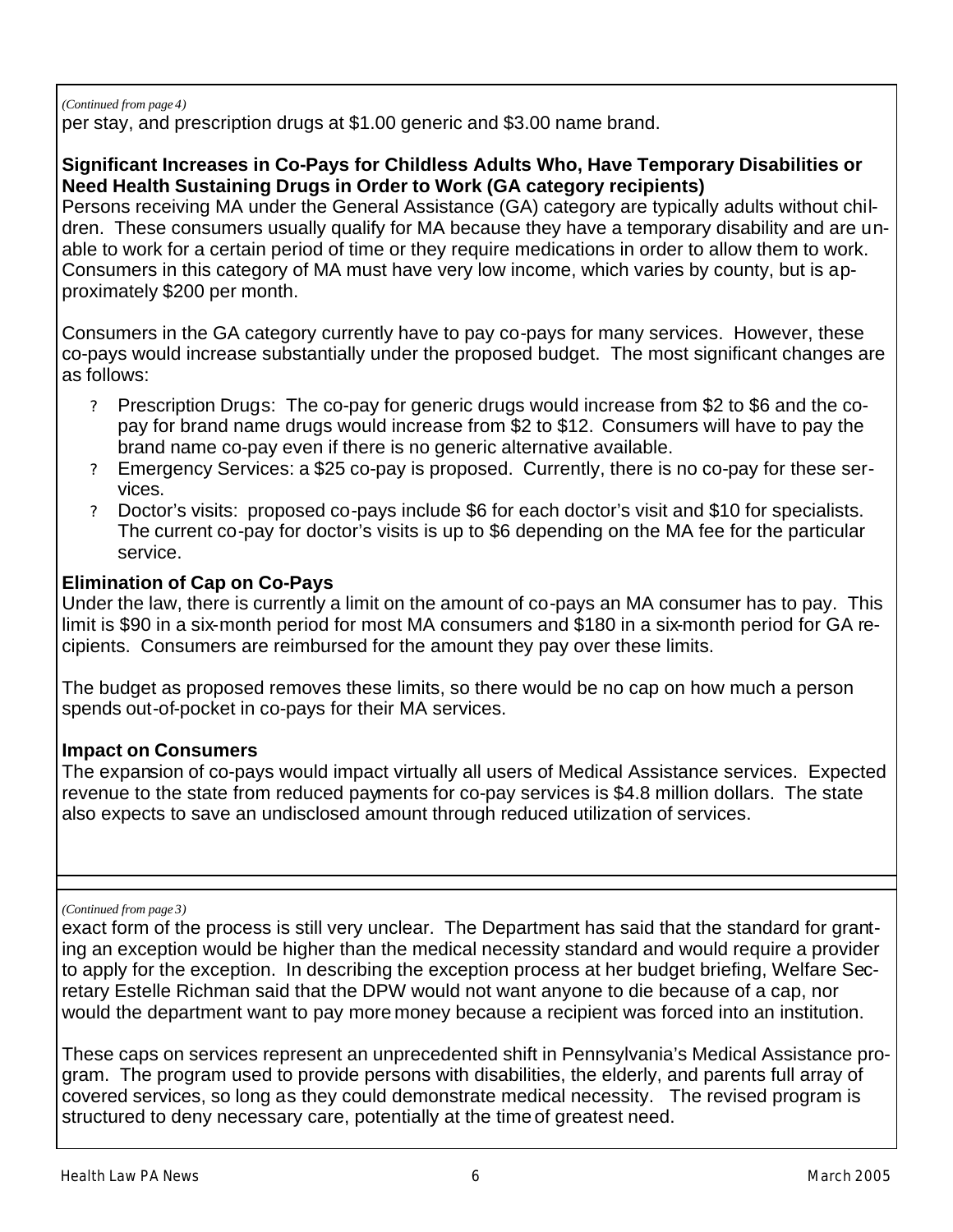### **Budget Would Limit Services and Medications for those in Need of Mental Health Treatment**

The Budget proposed by the Governor will impact Medical Assistance (MA) recipients who need mental health services in several ways. First, there are reductions in the amount of mental health services MA consumers who are in the fee-for service (FFS) system can receive. Specifically, these cuts include:

- ? Inpatient Hospitalization Days limited to 30 days per year (current limit is 60 days)
- ? Partial Hospitalization hours limited to 540 hours per year (current limit is 720 hours)
- ? Outpatient Visits limited to 5 per month (current limit is 7). Please note: medication visits and psych evaluations do not count toward the limit

These limitations do not apply to consumers who are getting their mental health services through a Behavioral Health MCO.

Second, the proposed budget will limit the number of prescriptions MA will cover for adult recipients. This limit applies to prescriptions for physical health as well as behavioral health medications. For those adults who are getting MA through a General Assistance category, MA will only cover 3 prescriptions per month. For all other adults, the state will limit MA coverage to 6 prescriptions per month. These prescription limitations do not apply to mental health consumers who are "dual eligibles"-that is, who are on Medicare and MA. That is because effective January 1, 2006 these persons will no longer be getting their medications covered by MA but will instead be receiving prescription coverage through a Medicare Part D plan.

Third, under the proposed budget all mental health consumers who are "dual eligibles" and who are enrolled in MA managed care will be put back into the MA-FFS system. Please note, however, that though these consumers will get their physical health care through the FFS system, they will remain in a BH-MCO who will provide their behavioral health services.

There is some good news. The Governor's Budget proposes a 2% cost-of-living increase for mental health and drug and alcohol direct care workers. This is good news for consumers of behavioral health services because it increases the likelihood of recruiting and retaining qualified staff in mental health and drug and alcohol programs.

### **Governor's Budget Includes Big Changes for Dual Eligibles**

The Governor's proposed 2005-2006 budget has some specific provisions for people who receive both Medicare and Medical Assistance (MA), also known as "dual eligibles."

Dual eligibles will not have any limitations on the number of prescriptions that they receive since they will be receiving their prescription drug coverage from Medicare starting on January 1, 2006. However, the other proposed limitations on doctor's visits, durable medical equipment and hospitalizations will apply to dual eligibles. These limits would be devastating for the dual eligible population since many of them have high health care needs. Furthermore, dual eligibles will likely have a hard time navigating these limits since there will be no central entity coordinating or monitoring their utilization.

In addition to the limitations mentioned above, the Governor's budget proposes shifting dual eligibles who are currently enrolled in a managed care organization into the fee-for-service program. This will make it more difficult for dual eligibles to access providers and other services since they will not be able to rely on the managed care plan for any assistance.

The changes in benefits that the Governor has proposed may cause confusion for many dual eligibles since their implementation will coincide with the start of the new Medicare prescription drug program.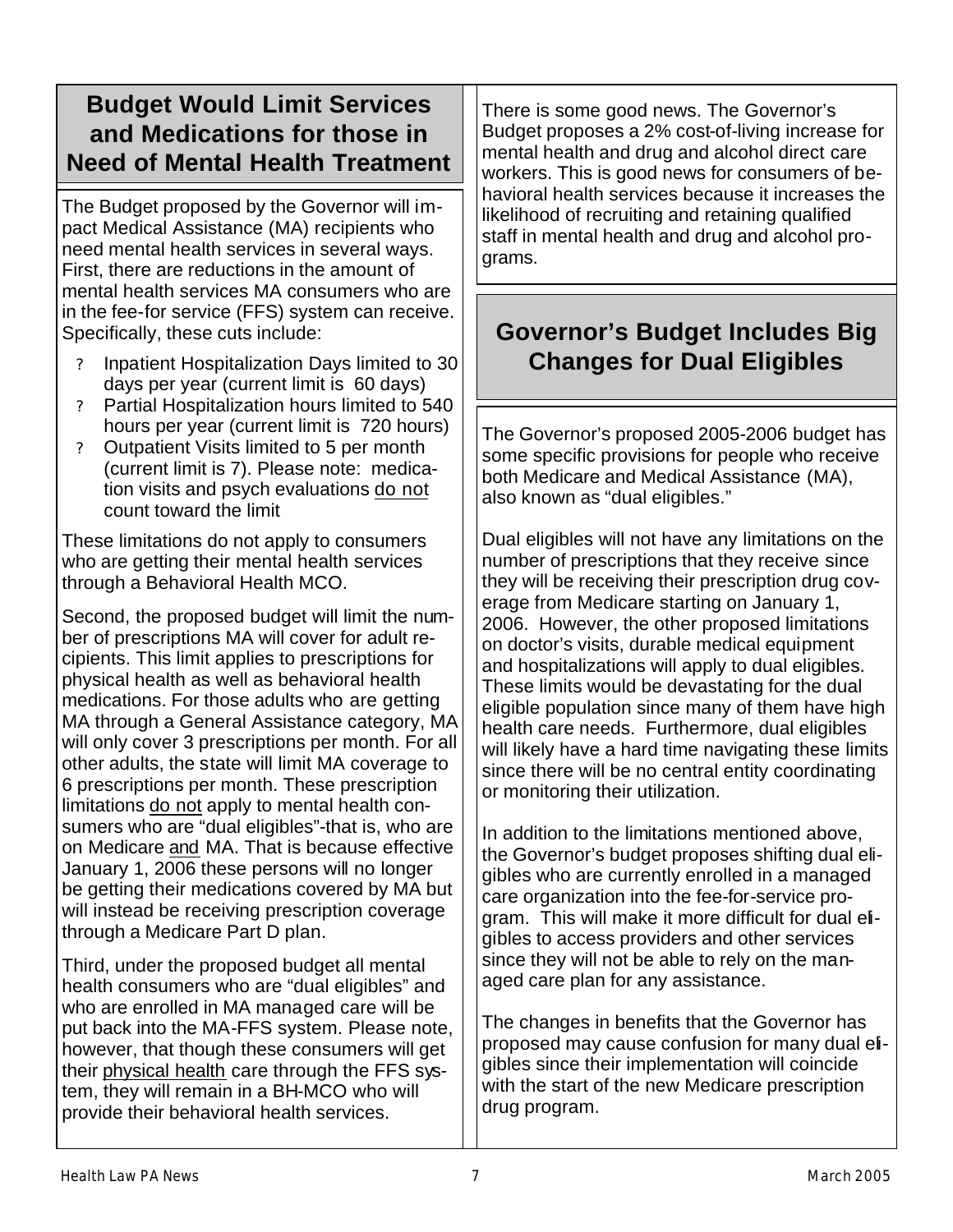# **Budget Includes Statewide Drug Formulary**

In order to save costs, the Governor has proposed instituting a statewide formulary called a Preferred Drug List (PDL) for the Medical Assistance program. Medications that are on this list will be covered by the Medical Assistance program. In order to get medications that are not on the list, consumers will have to qualify for some type of exception. There are not details currently available about that process. The consumer sub-committee of the MAC has cautioned that any such formulary should be developed by disinterested experts, be subject to public review and include an appropriate and just exception process that would enable consumers to get necessary off-formulary medications.

At this point DPW has not determined whether they will include behavioral health drugs as part of the list. All managed care organizations in MA, which currently have their own formularies, would also be subject to the state's formulary. The PDL will allow the State to use its purchasing power to get 22% rebates from drug companies.

# **Good News for Individuals in Need of MR Services**

The Governor's budget includes good news for individuals who have been waiting for mental retardation services. The budget dedicates \$1.428 billion to community mental retardation services – a 5.7% increase compared to last year's allocation.

Over \$30 million dollars of this money will be dedicated to serving individuals on the emergency waiting list. The Governor's budget nearly doubles the amount of funding dedicated to the emergency waiting list. The extra funding will allow the Department of Public Welfare to serve 910 individuals that are currently on the waiting list. Last year only 505 persons were served. Serving 910 individuals would reduce the 2,182 person waiting list by 42%.

The budget also includes a 2% cost of living adjustment (COLA) for direct care workers which will apply to workers that serve individuals with mental retardation. This COLA is intended to help ensure that competent, well-trained staff is available to serve individuals with mental retardation.

# **More Funding for adultBasic Waiting List**

Relief is on the way for approximately 34,000 individuals on the adultBasic waiting list. Two days before releasing his budget, the Governor announced a historic agreement with the four Blue Cross Plans in the state of Pennsylvania. The agreement defines the charitable obligations of the Plans and requires, as part of that obligation, that they make direct, financial contributions to the adultBasic program. The combined contribution to adultBasic from the four plans is expected to exceed \$85 million annually over the next six years. This new funding source will allow the Insurance Department to serve an additional 29,000 individuals who are currently on the adultBasic waiting list.

The Governor's budget also proposed funding an additional 5,000 adultBasic slots through the Tobacco Settlement Fund. Funding for the 39,000 slots that currently exist comes directly from the Tobacco Settlement Fund. Money from the Fund is used to fund other programs and project as well. The Governor has proposed that the money in the Fund be reapportioned so that more money can be dedicated to adultBasic. A reallocation of the Fund would result in 5,000 additional adultBasic slots in 2005-2006.

The adultBasic program provides low-cost, limited-benefit health insurance to individuals with income below 200% of the Federal Poverty Level. Need for the program far outweighs the program's current funding. There are currently 39,121 individuals enrolled in the program and nearly 100,000 individuals on the waiting list.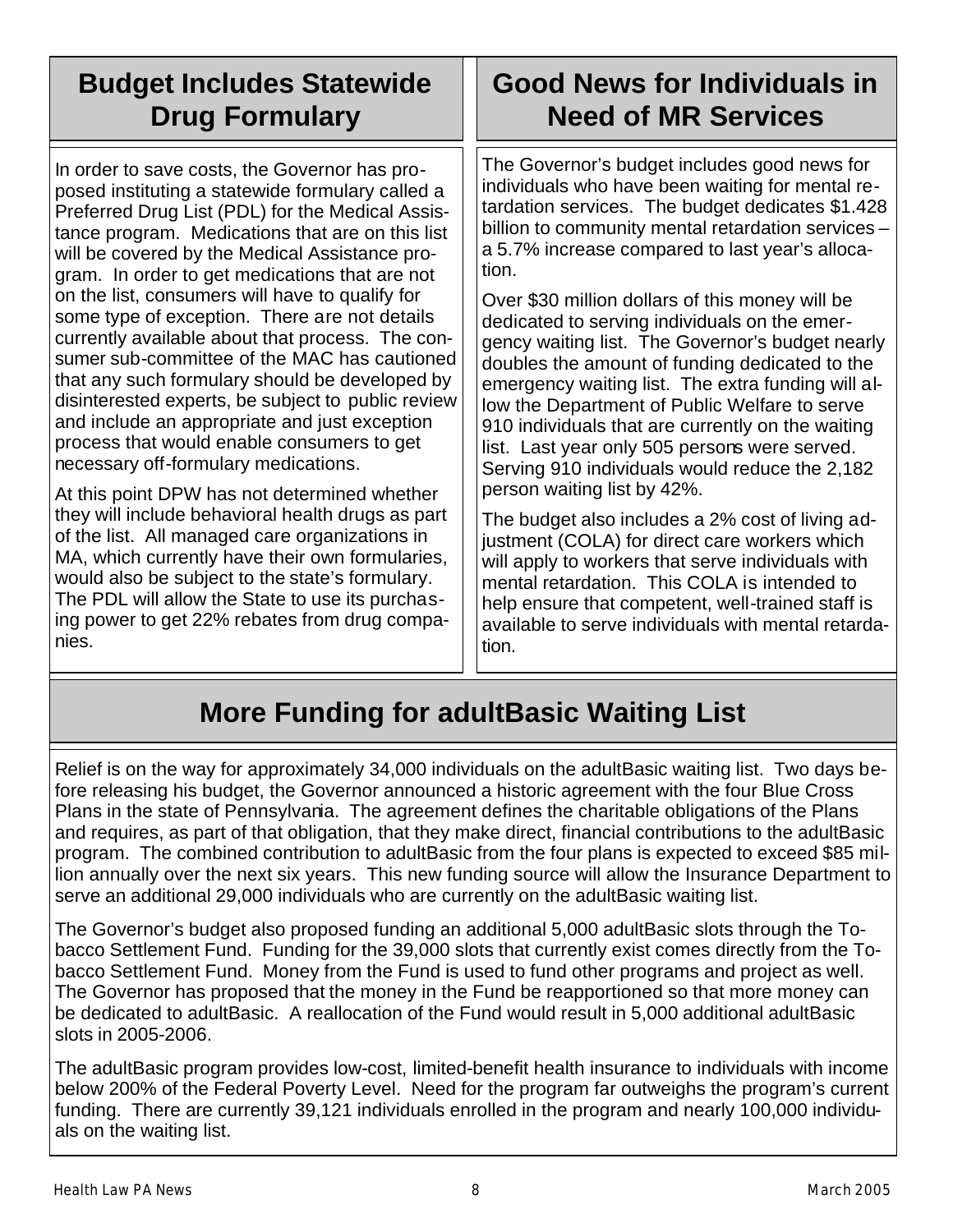| Will You or Someone You Know                                                                                                                                                                           |  |  |  |
|--------------------------------------------------------------------------------------------------------------------------------------------------------------------------------------------------------|--|--|--|
| Be Effected by the Proposed                                                                                                                                                                            |  |  |  |
| Caps, Co-pays, Premiums or Eligibility Cuts?                                                                                                                                                           |  |  |  |
|                                                                                                                                                                                                        |  |  |  |
| <b>SHARE YOUR STORY WITH US.</b>                                                                                                                                                                       |  |  |  |
| Complete the information below, detach this sheet, fold it, post it and send it back to us. Your<br>name or other identifying information will not be used by anyone without your specific permission. |  |  |  |
| Name: _______________________                                                                                                                                                                          |  |  |  |
|                                                                                                                                                                                                        |  |  |  |
| How will you be affected by the cuts?                                                                                                                                                                  |  |  |  |
|                                                                                                                                                                                                        |  |  |  |
|                                                                                                                                                                                                        |  |  |  |
|                                                                                                                                                                                                        |  |  |  |
|                                                                                                                                                                                                        |  |  |  |
|                                                                                                                                                                                                        |  |  |  |
|                                                                                                                                                                                                        |  |  |  |
|                                                                                                                                                                                                        |  |  |  |
|                                                                                                                                                                                                        |  |  |  |
|                                                                                                                                                                                                        |  |  |  |
|                                                                                                                                                                                                        |  |  |  |
|                                                                                                                                                                                                        |  |  |  |
|                                                                                                                                                                                                        |  |  |  |
|                                                                                                                                                                                                        |  |  |  |
|                                                                                                                                                                                                        |  |  |  |
| Do you give the Pennsylvania Health Law Project Permission to contact you regarding your<br>story? (check one)                                                                                         |  |  |  |
| Yes $\_\_$                                                                                                                                                                                             |  |  |  |
| Phone Number ________________________<br>I can be contacted at:                                                                                                                                        |  |  |  |
|                                                                                                                                                                                                        |  |  |  |
|                                                                                                                                                                                                        |  |  |  |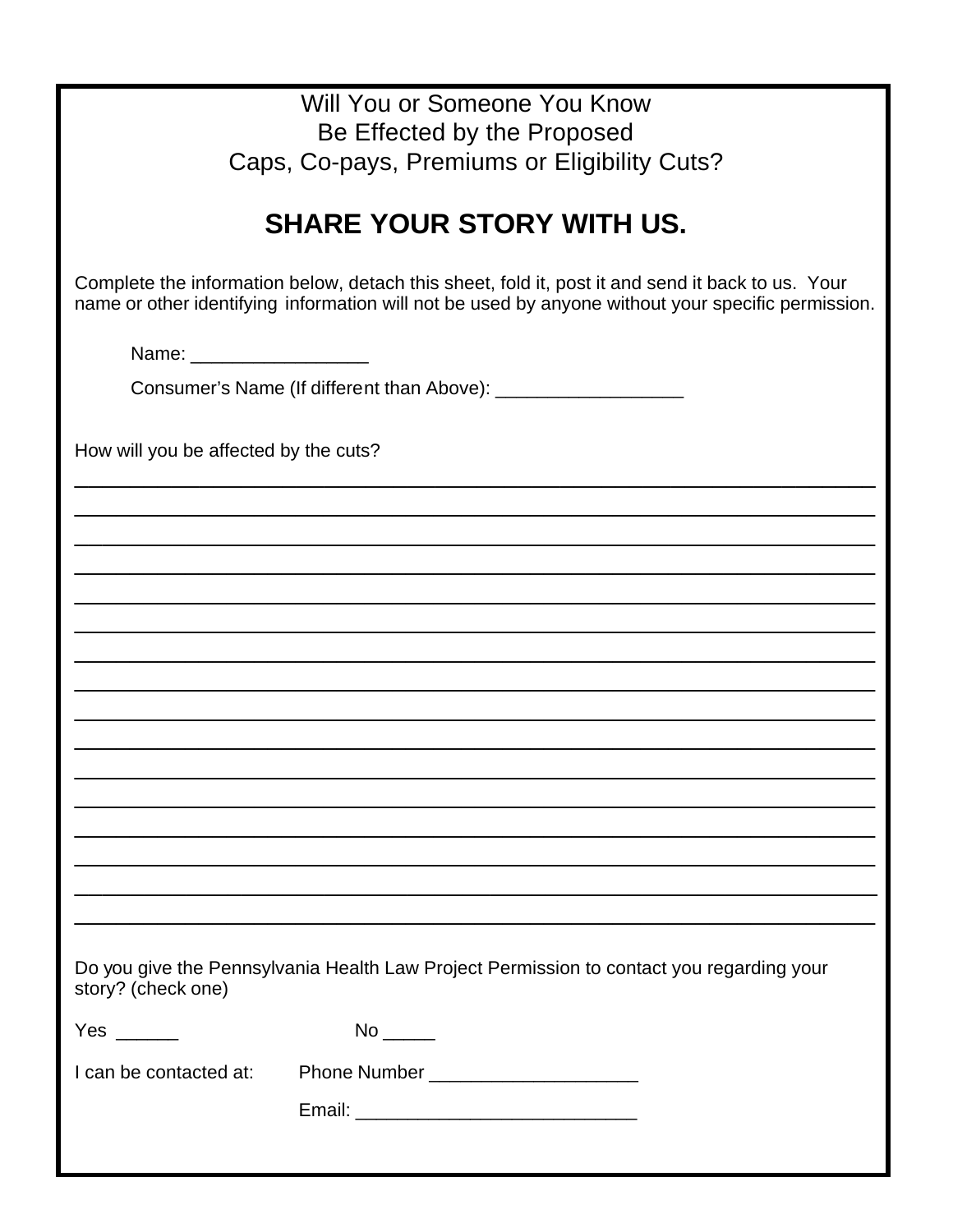FOLD HERE



### **Pennsylvania Health Law Project**

924 Cherry Street, Suite 300 Philadelphia, PA 19107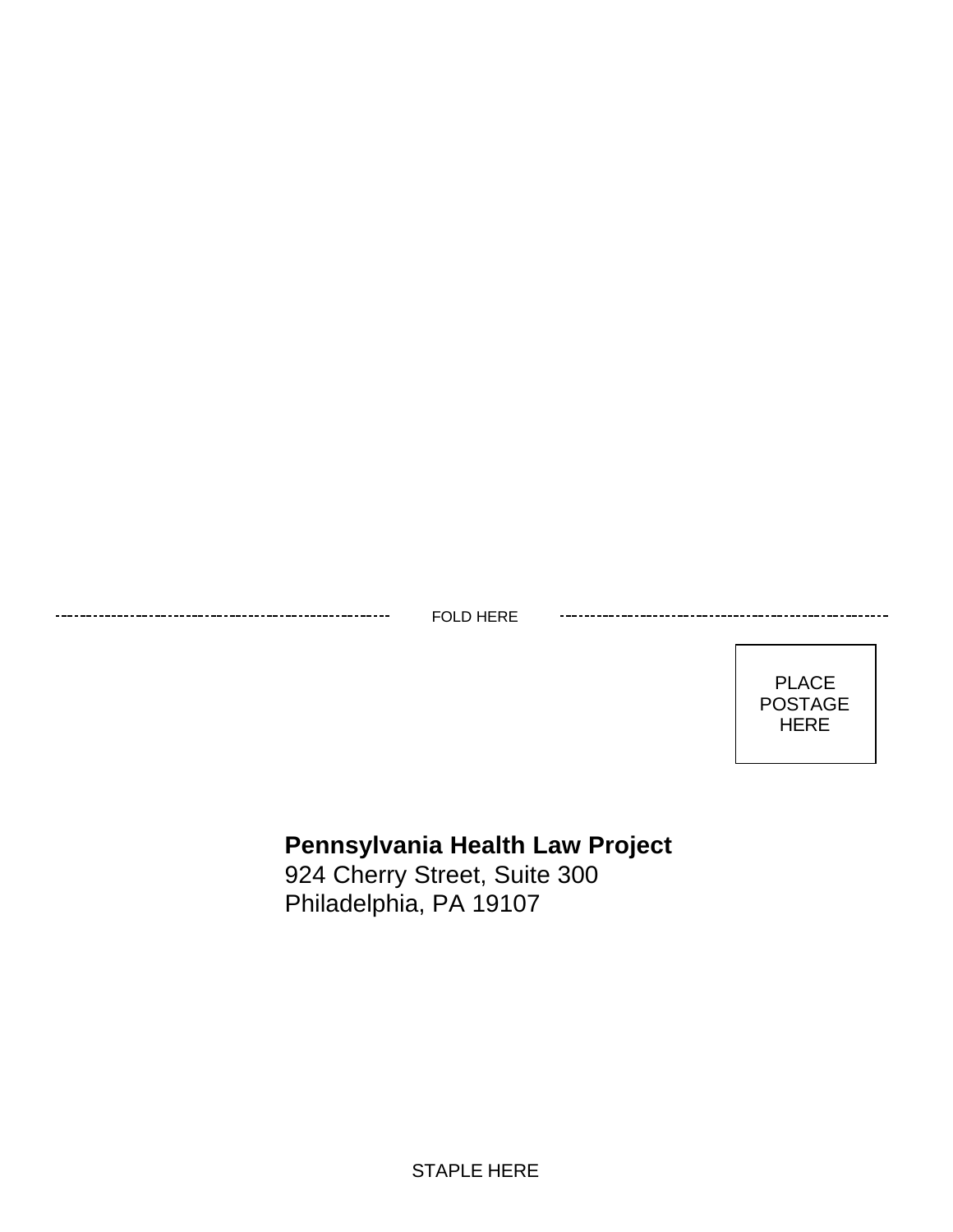#### *(Continued from page 5)*

Family of Five: Income under \$40,000 - No co-pay Income of \$50 - 60,000 - Co-pay \$36/month Income of \$100 - 110,000 - Co-pay \$180/month Income of \$120 - 130,000 - Co-pay \$360/month Income of \$150 -160,000 - Co-pay \$630/month Income of \$160 - 200,000 - Co-pay \$720/month Income over \$200,000 - Co-pay \$787/month

Children with disabilities often need intensive skilled nursing care, durable medical equipment, wraparound services and other costly medical goods and services that are not covered or are capped by private insurance. At her budget briefing, Welfare Secretary Estelle Richman made a point of noting that this program is unique to Pennsylvania, and now covers 3,000 families with incomes over \$200,000.

### **Impact of MA Cuts On Pennsylvania's Economy and Health Care System**

This year, Governor Rendell's proposed budgets slashes Medicaid funding. The impact of the cuts would extend beyond the 1.8 million persons who are expected to rely on Pennsylvania's Medical Assistance program for their health care next year.

It is estimated for every \$1 million dollars Pennsylvania spends on Medicaid, Pennsylvania creates \$2.7 million dollars in new business activity and about 25 new jobs. A large portion of total health care costs in Pennsylvania are paid for through the Medicaid program. In 2002, for example, Medicaid contributed a full \$1 Billion dollars to Pennsylvania's state hospital system. Medicaid is the primary payer for 64% of Pennsylvania's certified nursing facility residents.

Health care utilization by the uninsured is a major factor in rising health care costs. Lost Medicaid coverage due to caps on services and eligibility changes would likely that the cost of providng "charity care" would be shifted onto insured individuals and employers in the form of higher health care premiums.

## **JUST THE BEGINNING? Federal Budget Cuts will Lead to More Cuts in the Future**

On February 7, 2005, President Bush issued his proposed Federal Budget for 2005- 2006. This Federal Budget is for the fiscal year which begins on October 1, 2005. Soon, the



House and Senate Budget Committees will draft budget resolutions and produce a final Congressional budget resolution by April 15, 2005. This budget will set the funding levels for numerous important government programs for the coming year, and many years into the future.

The proposed Bush budget would pass millions of dollars of costs onto the states. The Administration's budget would cut \$45-60 Billion dollars of Federal Medicaid funding over the next 10 years. According to Families USA, the estimated cost to Pennsylvania over 10 years would be \$2.26 Billion dollars.